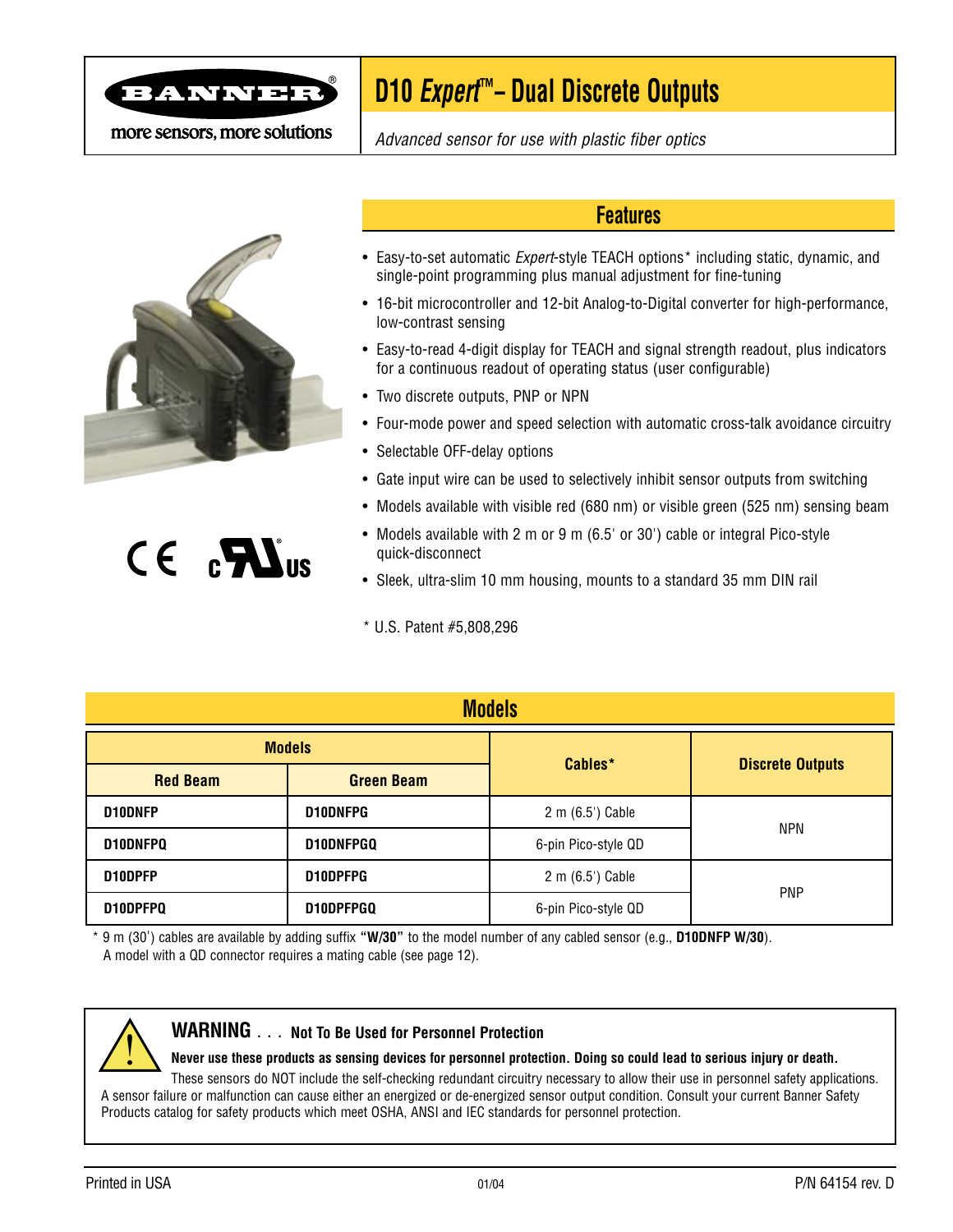#### **Overview**

The D10 Expert Sensor is a high-performance plastic fiber-optic sensor whose many configuration (TEACH-mode) options make it suitable for demanding applications. Even with all its features, it is extremely easy to use. Advanced 16-bit microcontroller technology makes this possible.

The D10 Expert provides high-performance sensing in low-contrast applications. Expert TEACH and setup options provide static, dynamic and single-point programming plus manual fine adjustment, remote programming and push button lockout. Its slender, stylized housing has a large digital display visible beneath a clear cover for easy programming and status monitoring during operation. The sensor mounts directly to standard 35 mm DIN rail or using the supplied mounting bracket.

The sensor features two outputs with independent setpoints: either NPN or PNP, depending on model. Built-in crosstalk avoidance protocol provides trouble-free operation for multiple sensors in one area.



**Figure 1. D10 features**

|         | <b>Light/Dark Operate</b><br><b>Selection</b>                                                                                                                                                                                                                                                                                                                                                           |                                                                                                                                               | Toggle to select the condition for which each output will conduct: when the target is present or when the target is absent. |                   |                                                                                                  |                   |                  |                   |                 |
|---------|---------------------------------------------------------------------------------------------------------------------------------------------------------------------------------------------------------------------------------------------------------------------------------------------------------------------------------------------------------------------------------------------------------|-----------------------------------------------------------------------------------------------------------------------------------------------|-----------------------------------------------------------------------------------------------------------------------------|-------------------|--------------------------------------------------------------------------------------------------|-------------------|------------------|-------------------|-----------------|
|         | <b>OFF-Delay Timing</b><br><b>Selection</b>                                                                                                                                                                                                                                                                                                                                                             |                                                                                                                                               |                                                                                                                             |                   | Programmable OFF-delay pulse stretcher: 0, 2, 5, 10, 15, 20, 30, 40, 60, 80, or 100 milliseconds |                   |                  |                   |                 |
|         | <b>Display Selection</b>                                                                                                                                                                                                                                                                                                                                                                                |                                                                                                                                               | <b>Discrete Output:</b> Raw signal value or % excess signal                                                                 |                   |                                                                                                  |                   |                  |                   |                 |
|         | <b>Power Level/Speed</b><br><b>Selection</b>                                                                                                                                                                                                                                                                                                                                                            | Super High-Speed <sup>†</sup> (SHS)<br>High-Speed (HS)<br>High-Power (HP)<br><b>Super High-Power (SHP)</b>                                    |                                                                                                                             |                   |                                                                                                  |                   |                  |                   |                 |
|         | Response*                                                                                                                                                                                                                                                                                                                                                                                               | $50 \mu s$<br>$2.5$ ms<br>$200 \text{ }\mu\text{s}$<br>1 <sub>ms</sub>                                                                        |                                                                                                                             |                   |                                                                                                  |                   |                  |                   |                 |
|         | <b>Repeatability</b>                                                                                                                                                                                                                                                                                                                                                                                    | $25 \mu s$                                                                                                                                    |                                                                                                                             | $50 \mu s$        |                                                                                                  | $75 \,\mu s$      |                  | $100$ $\mu$ s     |                 |
|         | <b>Fiber</b>                                                                                                                                                                                                                                                                                                                                                                                            | <b>Red 680 nm</b>                                                                                                                             | Green 525 nm                                                                                                                | <b>Red 680 nm</b> | Green 525 nm                                                                                     | <b>Red 680 nm</b> | Green 525 nm     | <b>Red 680 nm</b> | Green 525 nm    |
|         | <b>PIT16U</b>                                                                                                                                                                                                                                                                                                                                                                                           | 20 mm                                                                                                                                         | 9 <sub>mm</sub>                                                                                                             | 30 mm             | 9 <sub>mm</sub>                                                                                  | 55 mm             | $13 \text{ mm}$  | 90 mm             | $16$ mm         |
| Range*  | <b>PIT26U</b>                                                                                                                                                                                                                                                                                                                                                                                           | 100 mm                                                                                                                                        | 40 mm                                                                                                                       | 150 mm            | 40 mm                                                                                            | 250 mm            | 55 mm            | 400 mm            | 70 mm           |
|         | <b>PIT46U</b>                                                                                                                                                                                                                                                                                                                                                                                           | 300 mm                                                                                                                                        | $100$ mm                                                                                                                    | 550 mm            | $100$ mm                                                                                         | 1000 mm           | 160 mm           | 1200 mm           | 180 mm          |
| Maximum | <b>PIT66U</b>                                                                                                                                                                                                                                                                                                                                                                                           | 600 mm                                                                                                                                        | 180 mm                                                                                                                      | 1000 mm           | 180 mm                                                                                           | 1700 mm           | 280 mm           | 2400 mm           | 320 mm          |
|         | <b>PBT16U</b>                                                                                                                                                                                                                                                                                                                                                                                           | 6 mm                                                                                                                                          | $\star\star$                                                                                                                | $10 \text{ mm}$   | $* *$                                                                                            | $18 \text{ mm}$   | $3 \, \text{mm}$ | 30 mm             | $3.5$ mm        |
|         | <b>PBT26U</b>                                                                                                                                                                                                                                                                                                                                                                                           | $30 \text{ mm}$                                                                                                                               | $12 \text{ mm}$                                                                                                             | $50 \text{ mm}$   | $12 \text{ mm}$                                                                                  | $100$ mm          | $20 \text{ mm}$  | $150$ mm          | $25 \text{ mm}$ |
|         | <b>PBT46U</b>                                                                                                                                                                                                                                                                                                                                                                                           | $100$ mm                                                                                                                                      | 30 mm                                                                                                                       | 175 mm            | 30 mm                                                                                            | 250 mm            | 42 mm            | 300 mm            | 60 mm           |
|         | <b>PBT66U</b>                                                                                                                                                                                                                                                                                                                                                                                           | $175$ mm                                                                                                                                      | 55 mm                                                                                                                       | 250 mm            | 55 mm                                                                                            | 400 mm            | 80 mm            | 475 mm            | $100$ mm        |
|         | <b>Tracking Feature</b>                                                                                                                                                                                                                                                                                                                                                                                 | Sets Output 2 to identical settings as Output 1; Output 2 settings can then be revised as desired. (See Advanced Setup procedure,<br>page 9.) |                                                                                                                             |                   |                                                                                                  |                   |                  |                   |                 |
|         | <b>Factory Default</b><br>The following settings are preset at the factory; revert sensor to factory defaults using Advanced Setup procedure (page 9).<br><b>Settings</b><br>• Light operate (L)<br>• Output 1 displayed<br>• Maximum power setting<br>• No OFF-delay (t 0)<br>• Discrete: switchpoint positioned at middle of range<br>• High Speed (HS); 200 µs response<br>• Raw signal value (1234) |                                                                                                                                               |                                                                                                                             |                   |                                                                                                  |                   |                  |                   |                 |

# **Programming Options**

\* Diffuse mode performance based on 90% reflectance white test card.

\*\* ø0.010" bifurcated fiber not recommended in these speed settings. Contact Banner Applications for more information.

† See note on page 8.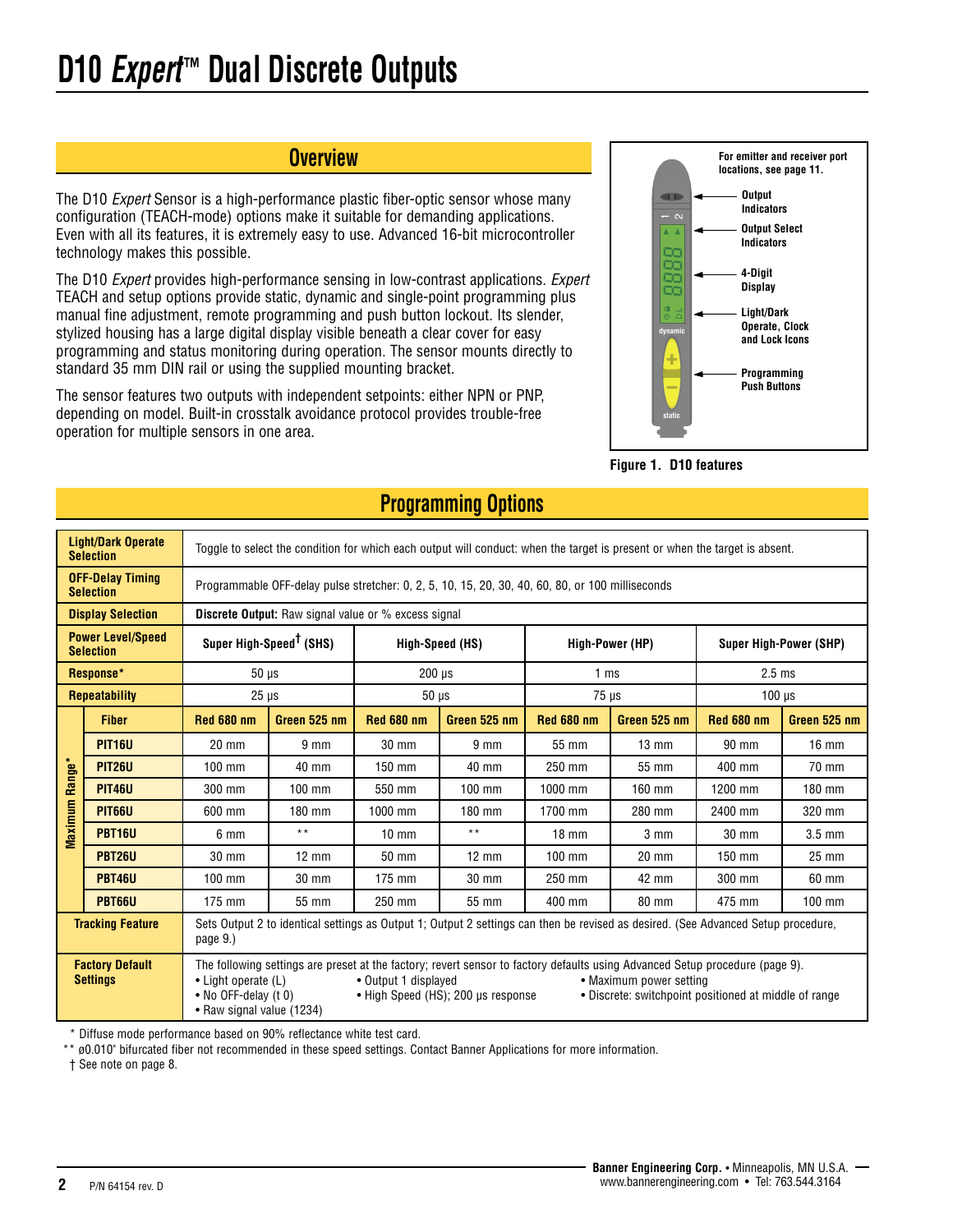# **Sensor Programming**

#### **Programming Procedures**

Two push buttons, Dynamic (+) and Static (-), may be used to access and set programming parameters. For remote programming, connect a switch or digital input to the gray wire; length of the individual pulses is equal to the value T:

#### **0.04 seconds** ≤ **T** ≤ **0.8 seconds**

#### **Returning to RUN mode**

TEACH and SETUP modes each may be exited in one of two ways: by exercising the 60-second time-out, or by cancelling out of the process. In TEACH mode, the sensor will return to RUN mode without saving any of the new settings; in SETUP mode, the sensor will return to RUN mode but save all of the settings. To cancel out of TEACH mode, press and hold the Static (-) button for 2 seconds; to cancel out of SETUP mode, press and hold both the Static (-) and Dynamic (+) buttons for 2 seconds.

#### **Output 2**

The setpoint(s) for each output can be set independently of one another (see Super-High-Speed Operation). However, the functional range available for output 2 is dictated by the automatic power and gain settings established for output 1. Whenever output 1 is taught, output 2 also must be retaught. Applications hint: teach the weakest signal on output 1 first.

#### **Dynamic TEACH and Adaptive Thresholds**

Dynamic TEACH is used to program sensitivity during actual machine run conditions. During Dynamic TEACH, the sensor takes multiple samples of the light and dark conditions and automatically sets the sensitivity at the optimum level. Dynamic TEACH activates the sensor's adaptive threshold system, which continuously tracks minimum and maximum signal levels, and automatically maintains centering of the switch point between the light and dark conditions. The adaptive threshold system remains in effect during RUN mode to automatically adjust for changes in the light or the dark conditions.

When Dynamic TEACH mode is used to program sensitivity, the output ON state (light or dark operate) will remain as it was last programmed. To change to either light or dark operate, use the SETUP mode (see page 7).

Sensitivity may be adjusted at any time when the sensor is in RUN mode by clicking the "+" and "-" buttons. However, when a manual adjustment is made, the adaptive threshold system is disabled (cancelled).

### **Active Channel Select**

• Selects which channel to teach

• Displays channel configuration information.

|                                                                            |                                                   | <b>Remote</b><br><b>Push Button</b><br>$0.04$ sec. $\le T \le 0.8$ sec. |                                    | <b>Result</b>            |                                                               |  |
|----------------------------------------------------------------------------|---------------------------------------------------|-------------------------------------------------------------------------|------------------------------------|--------------------------|---------------------------------------------------------------|--|
| Channel<br>$\overline{6}$<br>$\overline{\bullet}$<br>$\boldsymbol{\omega}$ | • Single-click<br>both buttons<br>simultaneously. | $+$ $+$                                                                 | • Triple-pulse<br>the remote line. | <b>TULLIT</b><br>$T$ $T$ | <b>Pointer icon:</b> moves to the<br>other channel indicator. |  |
| <b>Active</b>                                                              |                                                   |                                                                         |                                    |                          |                                                               |  |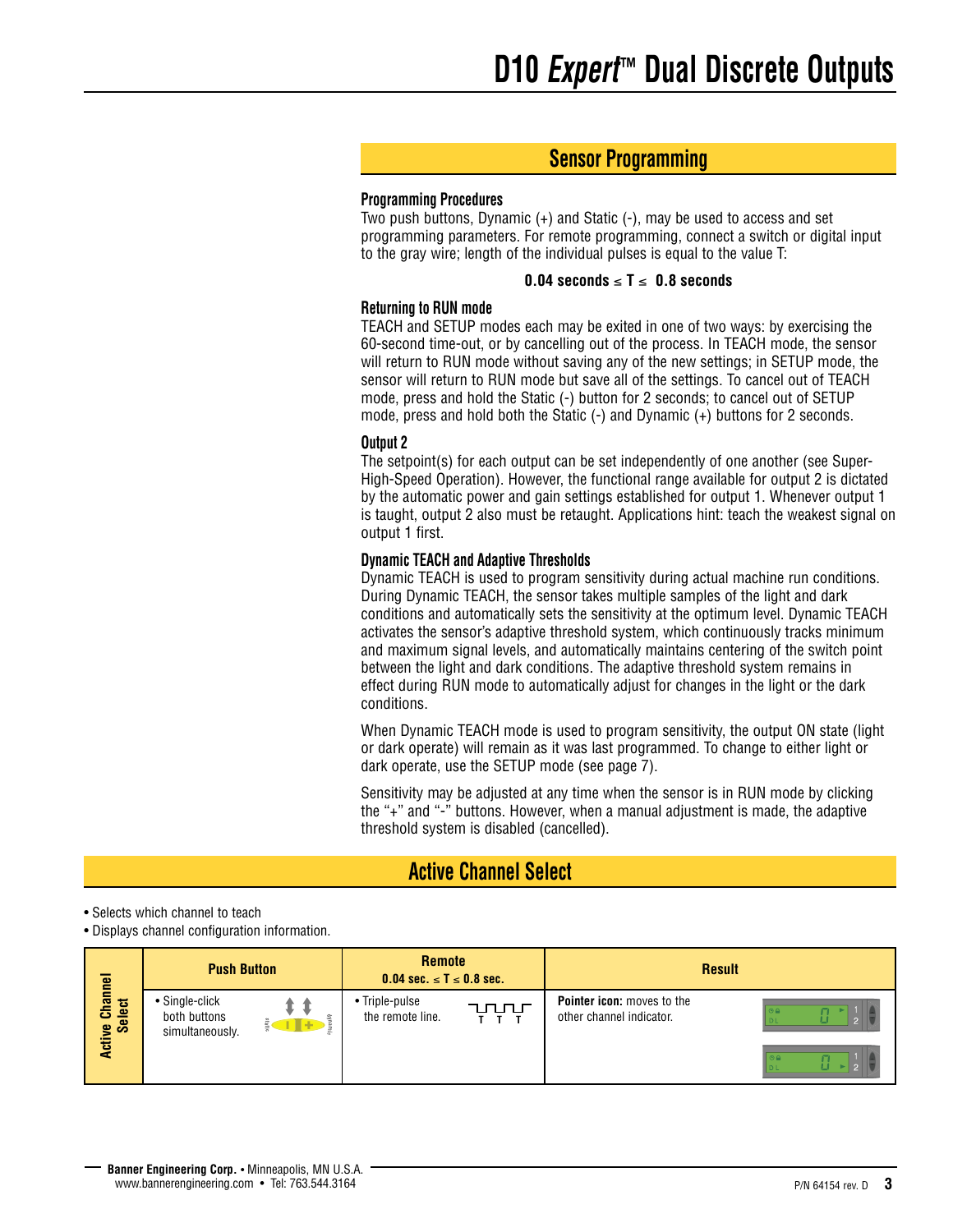# **Static TEACH**

• Two-point TEACH to set a single threshold.

• Threshold is adjustable using the "+" and "–" buttons (see Manual Adjust, page 6).

|                                      | <b>Push Button</b>                                                                                                                                                                                                                                                                                                                                                                                                                                      | <b>Remote</b><br>0.04 sec. $\le T \le 0.8$ sec.                                    | <b>Result</b>                                                                                                                                                                                                                                                                                                                                                                                                                                                                                                                                                                          |
|--------------------------------------|---------------------------------------------------------------------------------------------------------------------------------------------------------------------------------------------------------------------------------------------------------------------------------------------------------------------------------------------------------------------------------------------------------------------------------------------------------|------------------------------------------------------------------------------------|----------------------------------------------------------------------------------------------------------------------------------------------------------------------------------------------------------------------------------------------------------------------------------------------------------------------------------------------------------------------------------------------------------------------------------------------------------------------------------------------------------------------------------------------------------------------------------------|
| <b>Access Static<br/>TEACH Mode</b>  | • Press and<br>٠<br>hold Static (-)<br>button.                                                                                                                                                                                                                                                                                                                                                                                                          | · No action required;<br>sensor is automatically<br>ready for 1st TEACH condition. | . Display flashes "1st"<br>15 E<br>• Arrow icon turns red                                                                                                                                                                                                                                                                                                                                                                                                                                                                                                                              |
| <b>Teach Output</b><br>ON Condition  | • Present Output<br>ON target.<br>$\frac{1}{\sin \theta}$ $\frac{1}{\sin \theta}$<br>• Click Static button.                                                                                                                                                                                                                                                                                                                                             | • Present Output ON<br>target.<br>• Single-pulse the<br>remote line.<br>T          | • Display flashes "2nd"<br>Znd                                                                                                                                                                                                                                                                                                                                                                                                                                                                                                                                                         |
| <b>Teach Output</b><br>OFF Condition | • Present Output<br>OFF target.<br>$\begin{array}{c} \begin{array}{c} \uparrow \\ \downarrow \end{array} & \uparrow \\ \begin{array}{c} \uparrow \\ \downarrow \end{array} & \downarrow \\ \begin{array}{c} \uparrow \\ \downarrow \end{array} & \downarrow \\ \begin{array}{c} \uparrow \\ \downarrow \end{array} & \downarrow \\ \begin{array}{c} \uparrow \\ \downarrow \end{array} & \downarrow \\ \end{array}$<br>riatic<br>• Click Static button. | • Present Output OFF<br>target.<br>• Single-pulse the<br>remote line.<br>т         | <b>TEACH conditions acceptable:</b><br>PRS<br>· Display flashes "pass," followed<br>by a number (denoting contrast);<br>see table below.<br><b>Contrast Values</b><br>Excellent<br>$500+$<br>Good<br>$100 - 500$<br>Low<br>$32 - 99$<br>$0 - 31$<br>Marginal<br>• Sensor returns to RUN mode with<br>new settings.<br>• Arrow icon turns green<br><b>TEACH conditions unacceptable:</b><br>• Display flashes "fail" and<br>returns to "1st"<br>• Arrow icon remains red<br>• After 60 seconds, sensor returns<br>to RUN mode (Arrow icon<br>turns green) without changing<br>settings. |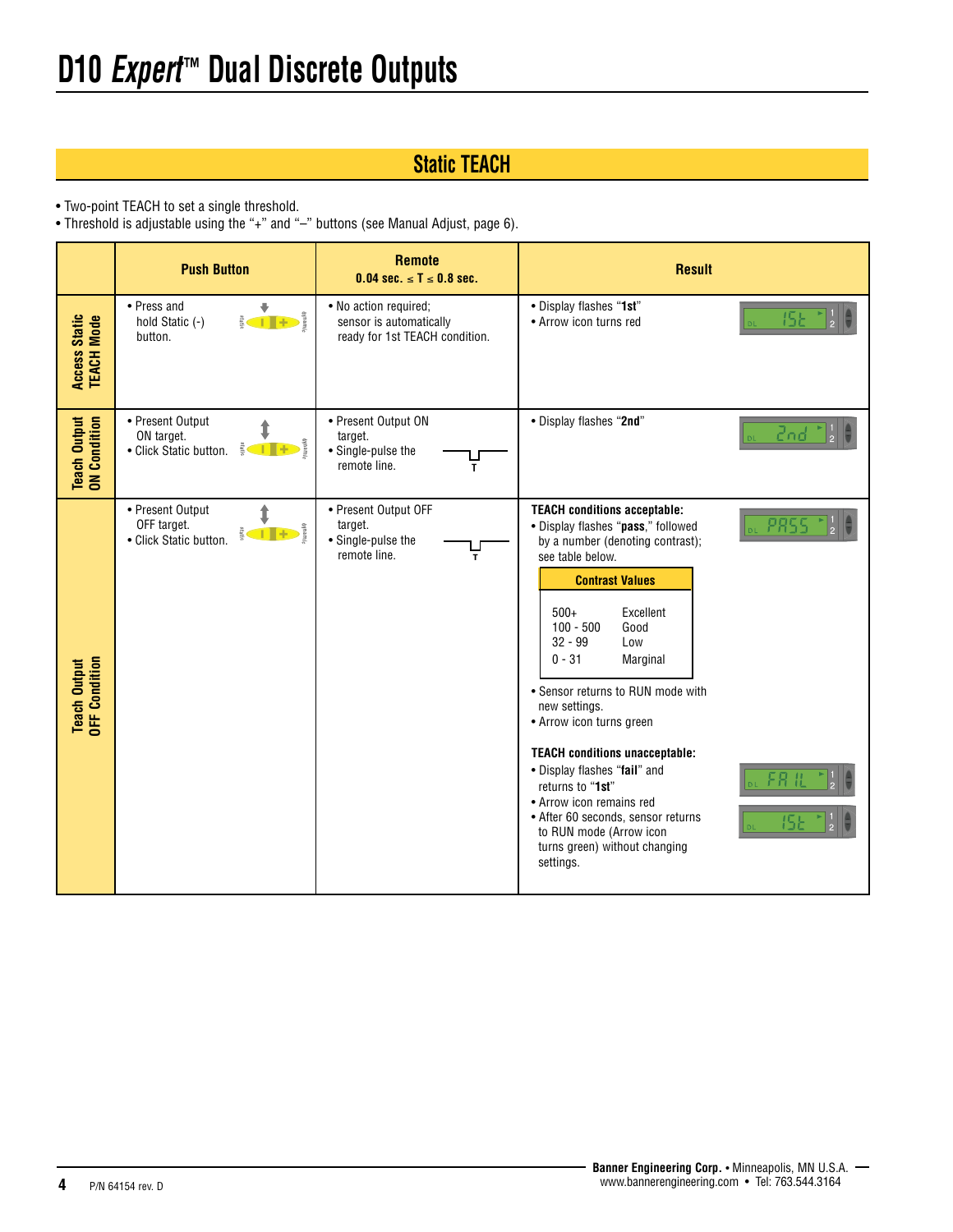# **Dynamic TEACH**

- TEACH on-the-fly.
- Sets a single threshold.
- Threshold is adjustable using the "+" and "-" buttons (see Manual Adjust, page 6).

|                                     | <b>Push Button</b>                                                                                                                            | <b>Remote</b>                                                                                       | <b>Result</b>                                                                                                                                                                                                                                                                                                                                                                                                                                                                                                                              |
|-------------------------------------|-----------------------------------------------------------------------------------------------------------------------------------------------|-----------------------------------------------------------------------------------------------------|--------------------------------------------------------------------------------------------------------------------------------------------------------------------------------------------------------------------------------------------------------------------------------------------------------------------------------------------------------------------------------------------------------------------------------------------------------------------------------------------------------------------------------------------|
| Access Dynamic<br><b>TEACH Mode</b> | • Press and hold<br>Dynamic $(+)$<br>button.                                                                                                  | • Hold remote line<br>low (to ground).                                                              | • Display flashes "dyn"<br><u>dyn.</u><br>• Arrow icon turns red                                                                                                                                                                                                                                                                                                                                                                                                                                                                           |
| <b>Teach Sensing</b><br>Conditions  | • Present Output<br>$ON/OFF$ conditions $\frac{32}{5}$ $\leftarrow$ $\leftarrow$ $\frac{5}{5}$<br>while continuing to<br>hold Dynamic button. | • Present Output<br>ON/OFF conditions<br>while continuing<br>to hold remote<br>line low (to ground) |                                                                                                                                                                                                                                                                                                                                                                                                                                                                                                                                            |
| Return to<br>RUN Mode               | • Release Dynamic<br>button.                                                                                                                  | • Release remote<br>line/switch.                                                                    | <b>TEACH conditions acceptable:</b><br>• Display flashes "pass," followed<br>PRSS<br>by a number (denoting contrast);<br>see table below.<br><b>Contrast Values</b><br>$500+$<br>Excellent<br>$100 - 500$<br>Good<br>$32 - 99$<br>Low<br>$0 - 31$<br>Marginal<br>• Sensor returns to RUN mode with<br>new settings.<br>• Arrow icon turns green<br><b>TEACH conditions unacceptable:</b><br>• Display flashes "fail"<br>• Arrow icon remains red<br>• Sensor returns to RUN mode<br>(Arrow icon turns green) without<br>changing settings. |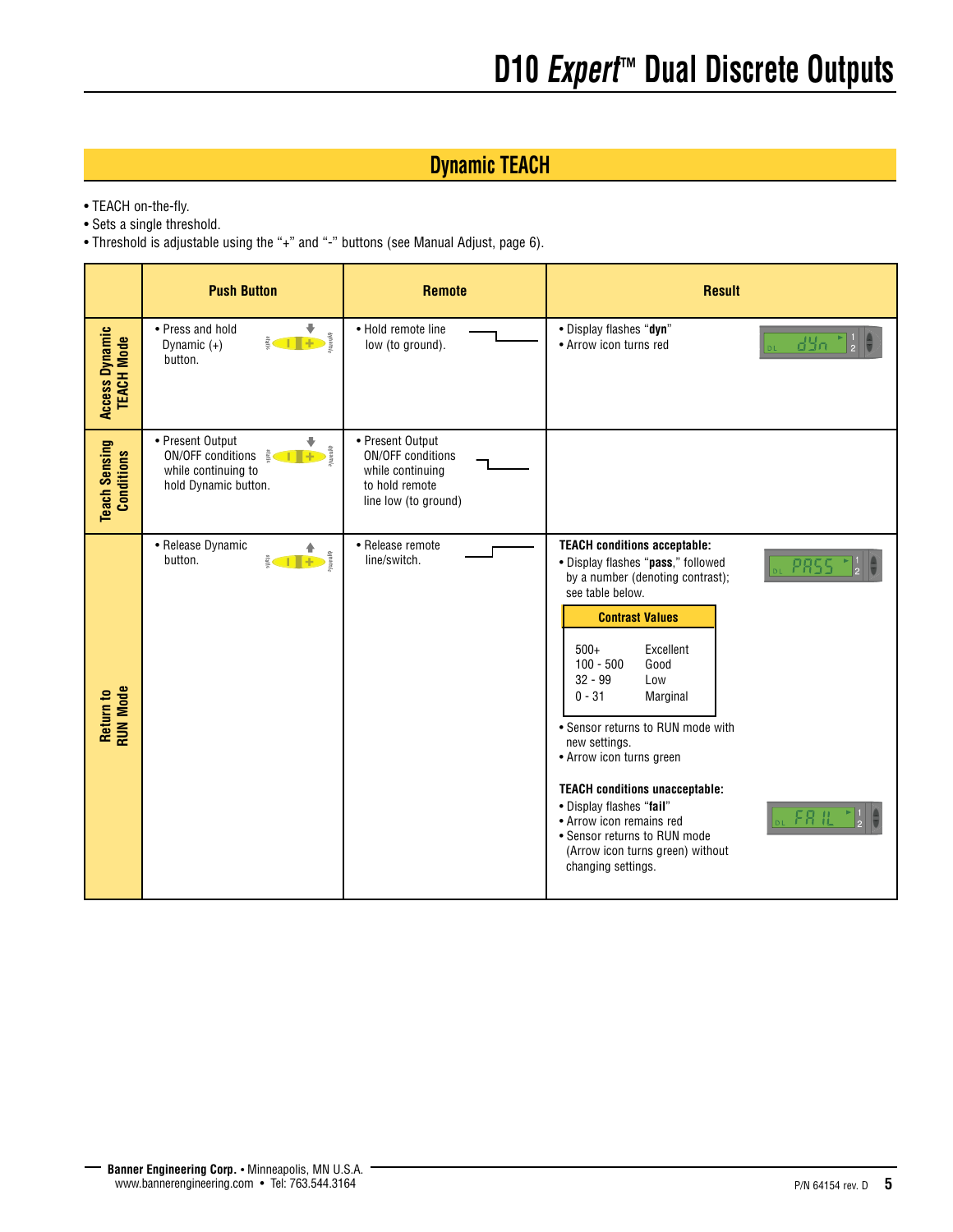# **Single-Point Static TEACH**

- Used to set a single ON condition.
- All other conditions (both lighter and darker) will result in an OFF output.
- Target ON condition sensitivity is adjustable using the "+" and "-" buttons (see Manual Adjust, below).

|                                                | <b>Push Button</b>                                                                                                                                             | <b>Remote</b><br>0.04 sec. $\le T \le 0.8$ sec.                  | <b>Result</b>                                                                                                                                                                                                                        |
|------------------------------------------------|----------------------------------------------------------------------------------------------------------------------------------------------------------------|------------------------------------------------------------------|--------------------------------------------------------------------------------------------------------------------------------------------------------------------------------------------------------------------------------------|
| <b>Access TEACH Mode</b>                       | • Press and hold<br>Static (-) button.                                                                                                                         |                                                                  | . Display flashes "1st"<br>• Arrow icon turns red                                                                                                                                                                                    |
|                                                |                                                                                                                                                                | • Present target to learn.<br>• Single-pulse<br>the remote line. | • Display flashes "2nd"<br>• Arrow icon turns red                                                                                                                                                                                    |
|                                                | • Present target to<br>learn.<br>$\frac{1}{\frac{1}{\sqrt{2}}}\left\  \frac{1}{\sqrt{2}}\right\ _{\frac{1}{\sqrt{2}}}$<br>• Double-click the<br>Static button. | • Double-pulse<br>the remote line.<br>ЛЦ<br>$T$ T                | <b>TEACH conditions acceptable:</b><br>• Display flashes "sngl,"<br>then "pt" twice<br>• Sensor returns to RUN<br>mode with new settings.<br>• Arrow icon turns green                                                                |
| (Output ON) Condition<br><b>Teach Setpoint</b> |                                                                                                                                                                |                                                                  | <b>TEACH conditions unacceptable:</b><br>• Display flashes "fail" and<br>returns to "1st"<br>• Arrow icon remains red<br>• After 60 seconds, sensor<br>returns to RUN mode<br>(Arrow icon turns green)<br>without changing settings. |

# **Manual Adjust**

- May be used at any time sensor is in RUN mode.
- Fine-tunes the sensing thresholds or adjusts sensitivity to the single-point target conditions.

|                      | <b>Push Button</b>                                                | <b>Remote</b>                               | <b>Result</b>                                                                              |
|----------------------|-------------------------------------------------------------------|---------------------------------------------|--------------------------------------------------------------------------------------------|
|                      | • Click "+" to increase,<br>∶or ¶<br>or click "-" to<br>decrease. | • Not available with remote<br>programming. | • Display briefly flashes<br>the threshold setpoint<br>value as it is being changed.<br>0r |
| <b>Manual Adjust</b> |                                                                   |                                             | • Display flashes "inc"<br>or "dec" as single-point<br>inc<br>tolerance is adjusted.<br>0ľ |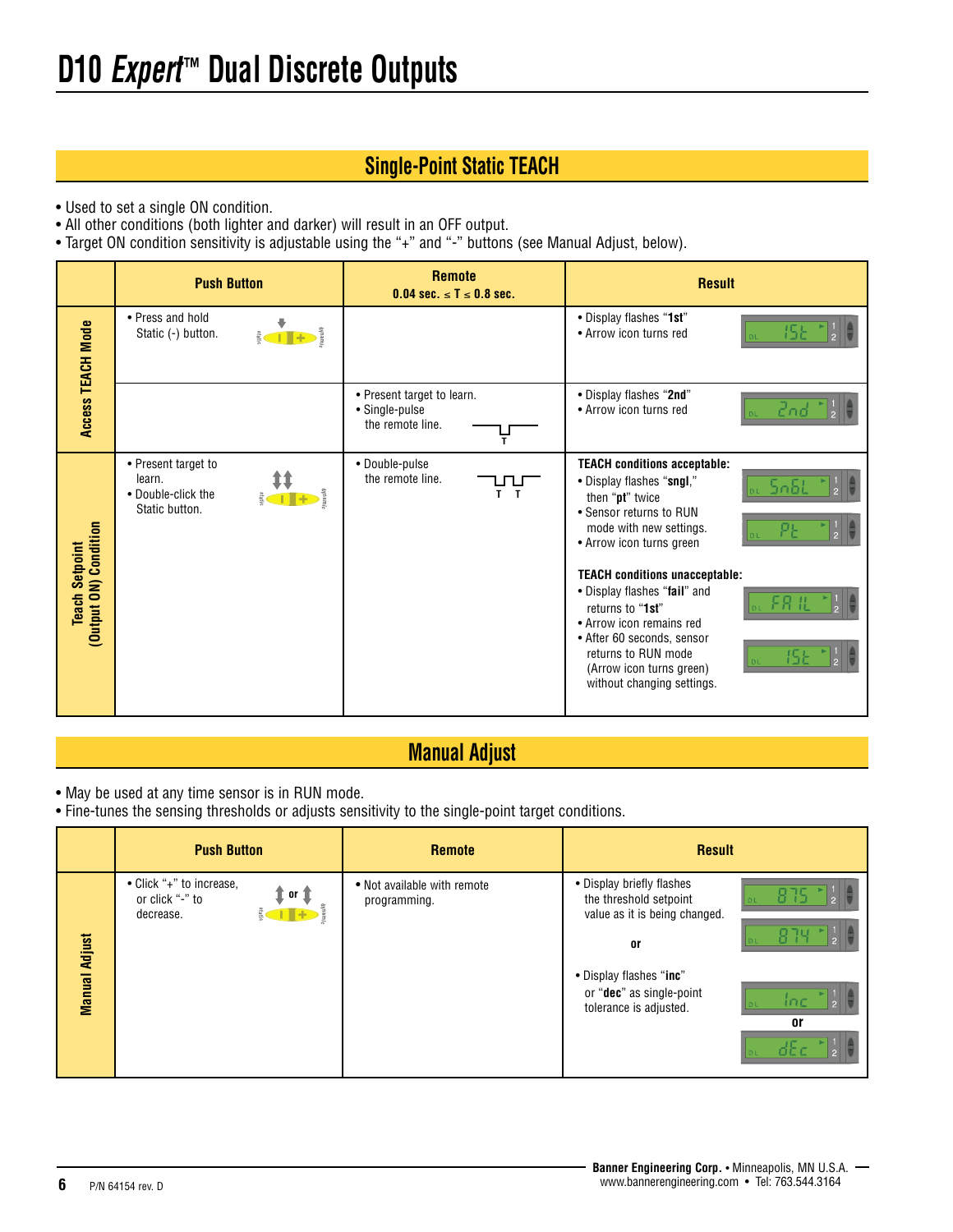# **Sensor Setup**

• Configures sensor display and operating parameters. • • Click Dynamic (+) or double-pulse remote line to select an option. • Changes are updated instantly.  $\bullet$  Click Static (-) or single-pulse remote line to advance.

|                                                     | <b>Push Button</b>                                                       |                                   | <b>Remote</b><br>0.04 sec. $\le T \le 0.8$ sec.                                         |            | <b>Result</b>                                                                                                                        |            |
|-----------------------------------------------------|--------------------------------------------------------------------------|-----------------------------------|-----------------------------------------------------------------------------------------|------------|--------------------------------------------------------------------------------------------------------------------------------------|------------|
| Access<br>SETUP<br>Mode                             | • Press and hold<br>both buttons<br>concurrently.                        |                                   | • Double-pulse the<br>remote line.                                                      | ᅩ<br>$T$ T | • Arrow icon turns red                                                                                                               |            |
|                                                     | • Click Dynamic to<br>toggle between<br>selections.                      | ⇟                                 | · Double-pulse remote<br>line to toggle between<br>selections.                          | $T$ T      | <b>Light Operate:</b><br>• Display flashes "lo"<br>$\bullet$ L icon                                                                  | lada       |
| Select Light/Dark<br><b>Operate</b>                 | • Click Static to save<br>selection and<br>advance to<br>"OFF-Delay."    |                                   | • Single-pulse the remote<br>line to save selection<br>and advance to<br>"OFF-Delay."   | ۲<br>۲     | Dark Operate:<br>• Display flashes "do"<br>• D icon                                                                                  |            |
|                                                     | • Click Dynamic to<br>toggle between<br>selections.                      |                                   | • Double-pulse the remote<br>line to toggle between<br>selections.                      | $T$ T      | OFF (No OFF-Delay):<br>$\cdot$ "t 0"<br>• Clock icon OFF                                                                             |            |
| Select OFF-Delay<br><b>Timing Enable</b>            | • Click Static to save<br>selection and<br>advance to "Display."         |                                   | • Single-pulse the remote<br>line to save selection<br>and advance to<br>"Display."     | T          | 2 to 100 ms OFF-Delay:<br>• "t 2," "t 5," "t 10," "t 15,"<br>"t 20," "t 30," "t 40,"<br>"t 60," "t 80," or "t100"<br>• Clock icon ON |            |
|                                                     | • Click Dynamic $(+)$ to<br>toggle between<br>selections.                |                                   | • Double-pulse the remote<br>line to toggle between<br>selections.                      | ਪ੍ਰਾਪ<br>ਜ | Raw signal value:<br>• 1234                                                                                                          |            |
| Select Display<br><b>Parameters</b>                 | • Click Static (-) to save<br>selection and advance<br>to "Power/Speed." |                                   | • Single-pulse the remote<br>line to save selection<br>and advance to<br>"Power/Speed." | T          | Percent of excess signal:<br>• 123P                                                                                                  |            |
|                                                     | • Click Dynamic (+) to<br>toggle between<br>selections.                  |                                   | • Double-pulse the<br>remote line to toggle<br>between selections.                      | $T$ T      | Super-high-speed<br>(50-us response)<br>• SHS (Complementary<br>outputs; see note below)                                             | <b>SHS</b> |
| <b>Speed Combination</b><br><b>Select Power and</b> |                                                                          |                                   |                                                                                         |            | <b>High-speed</b><br>(200-µs response)<br>$\bullet$ HS                                                                               | НS         |
|                                                     | • Click Static (-) to<br>save selection and<br>return to RUN mode.       | $\sum_{n=1}^{\infty} \frac{1}{n}$ | • Single-pulse the<br>remote line to save<br>selection and return<br>to RUN mode.       | T          | High-power<br>(1-ms response)<br>$\bullet$ HP                                                                                        |            |
|                                                     |                                                                          |                                   |                                                                                         |            | Super-high-power<br>(2.5-ms response)<br>$\bullet$ SHP                                                                               | SHP        |

**Super-High-Speed Operation Note:** Under most conditions, the sensor's two discrete outputs operate independently. However, the outputs become complementary when operating at Super-High-Speed, due to its extremely fast response time. Only channel 1 is taught/adjusted; channel 2 is complementary to it (output 1 conducts for the taught ON condition, and output 2 conducts for the OFF state). To invert these conditions (output  $1 -$  OFF condition, output  $2 -$  ON), change light/dark operate setting.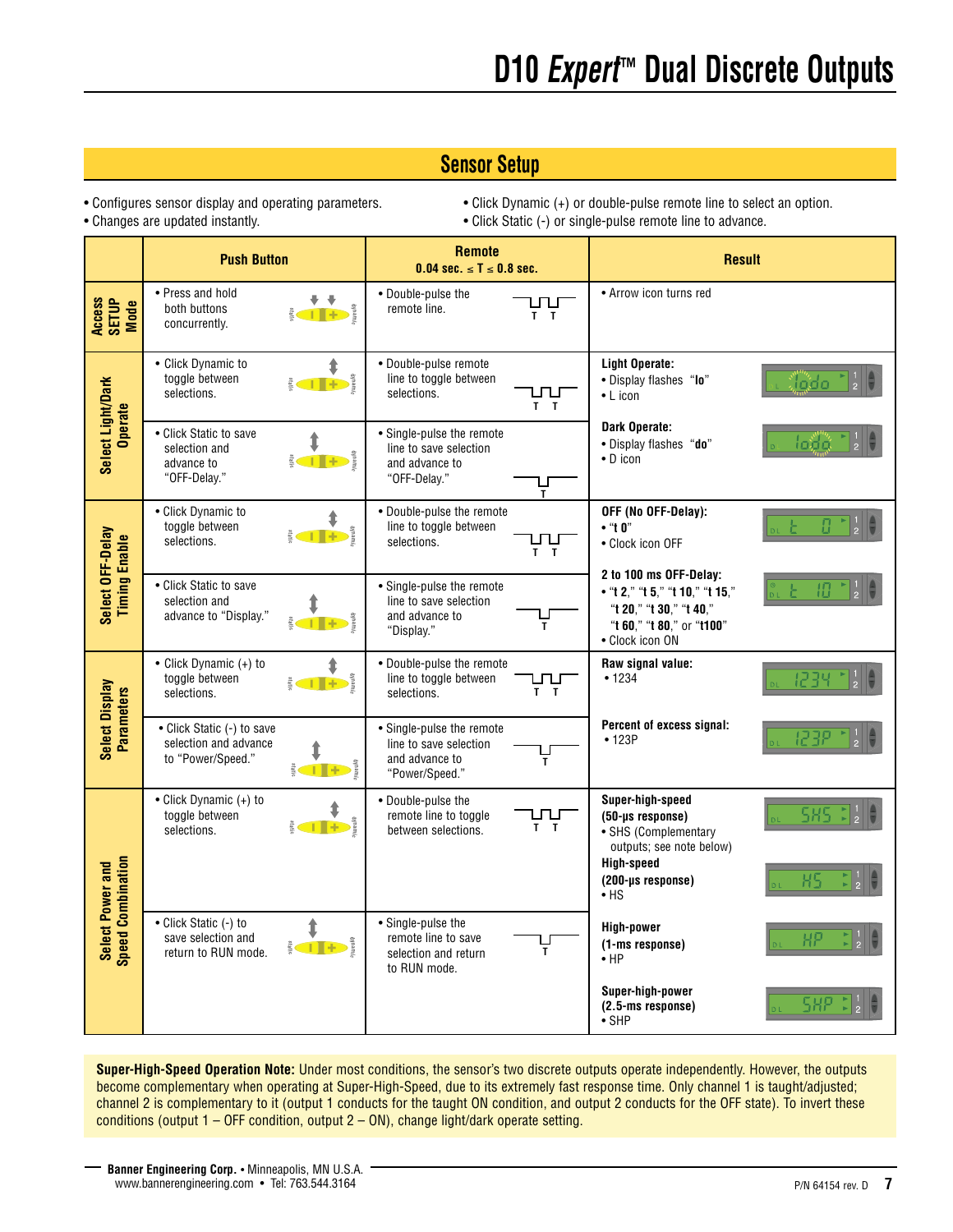# **Push Button Lockout**

• Prevents unwanted adjustments or tampering of the push buttons.

• Push buttons can be enabled or disabled only from the remote line and only during normal RUN mode.

|                                  | <b>Push Button</b>                               | <b>Remote</b><br>$0.04$ sec. $\le T \le 0.8$ sec.                                  |              | <b>Result</b>                                                                                                                                      |       |
|----------------------------------|--------------------------------------------------|------------------------------------------------------------------------------------|--------------|----------------------------------------------------------------------------------------------------------------------------------------------------|-------|
| <b>Disable</b><br><b>Buttons</b> | • Not available with<br>push-button programming. | • From RUN mode.<br>quad-pulse the<br>remote line to toggle<br>between selections. | uuur<br>TITT | <b>Push Buttons Disabled:</b><br>• Display flashes "loc"<br>• Padlock icon appears<br>• Sensor remains in RUN mode<br><b>Push Buttons Enabled:</b> | ioc   |
| 능<br>Push<br>Enable              |                                                  |                                                                                    |              | • Display flashes "uloc"<br>• Padlock icon disappears<br>• Sensor remains in RUN mode                                                              | u ioc |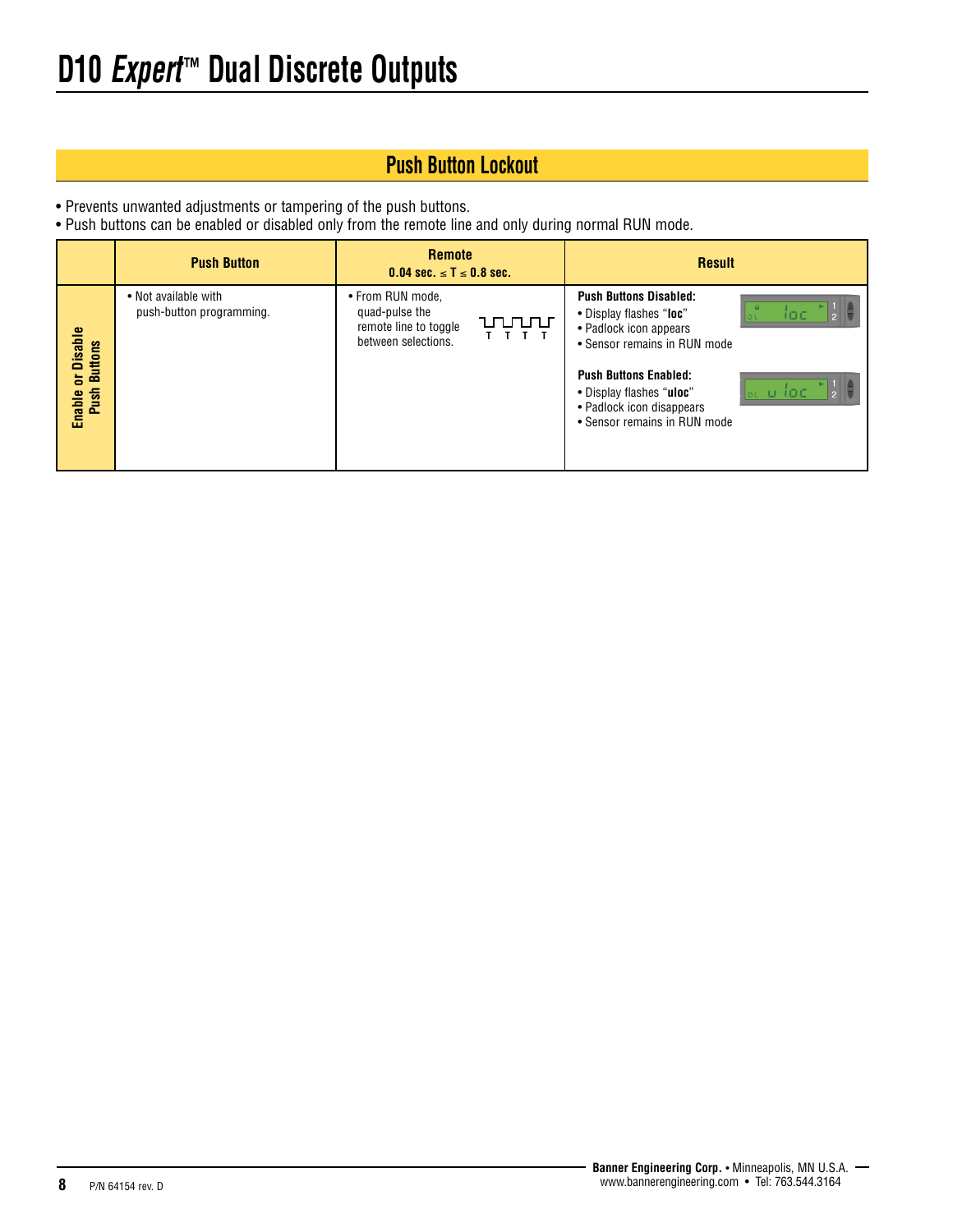# **Advanced Setup**

- Advanced adjustments to previously configured sensor display and operating parameters.
- Quad-click Static (-) or quad-pulse remote line before exiting "Power and Speed" settings to enter this mode. **T T T**
- Click Dynamic (+) or double-pulse remote line to select an option.
- Click Static or single-pulse remote line to advance.
- Changes are updated instantly.

|                                 | <b>Push Button</b>                                                                                                   | <b>Remote</b><br>0.04 sec. $\le T \le 0.8$ sec.                                                  | <b>Result</b>                                                                                                                    |
|---------------------------------|----------------------------------------------------------------------------------------------------------------------|--------------------------------------------------------------------------------------------------|----------------------------------------------------------------------------------------------------------------------------------|
| Enter<br>SETUP<br>Mode          | • From "Power<br>1111<br>and Speed"<br>mode, quad-click<br>Static (-) button.                                        | • From "Power<br>uururur<br>and Speed" mode,<br>$T$ $T$ $T$<br>quad-click the<br>remote line.    | • Arrow icon remains red<br>• Display shows<br>"Tracking Enabled" option.                                                        |
| <b>Track Enable</b>             | • Click Dynamic (+)<br>to toggle<br>$\frac{1}{1}$ + $\frac{2}{3}$<br>between selections.                             | • Double-pulse the<br>remote line to toggle<br>பப<br>$T$ T<br>between selections.                | Sets output 2 identical to output 1<br><b>Tracking disabled:</b><br>$n +$<br>. Display shows "tr n"                              |
|                                 | • Click Static (-) to<br>save selection and<br>advance to<br>"Factory Default."                                      | • Single-pulse the remote<br>line to save selection<br>and advance to<br>T<br>"Factory Default." | <b>Tracking enabled:</b><br>. Display shows "try"                                                                                |
|                                 | • Click Dynamic (+)<br>to toggle<br>between selections.<br>$\left($ $\left  \cdot \right $ + $\right)$ $\frac{2}{3}$ | • Double-pulse the<br>remote line to<br>$T$ T<br>toggle between<br>selections.                   | Returns to factory default factory settings<br><b>Factory Default Settings</b><br><b>Not Selected:</b><br>. Display shows "fd n" |
| <b>Factory Default Settings</b> | • Click Static (-) to<br>advance to<br>"Display Orientation."                                                        | • Single-pulse the<br>remote line to<br>advance to<br>T.<br>"Display Orientation."               | <b>Factory Default Settings</b><br>Selected:<br>• Display shows "fd y"                                                           |
|                                 | • Click Dynamic (+)<br>to toggle between<br>selections.                                                              | • Double-pulse the<br>remote line to toggle<br>between selections.                               | Inverts display to read "upside-down"<br>Normal:<br>• For example: 1234                                                          |
| <b>Display Orientation</b>      | • Click Static (-) to<br>return to<br><b>II-D</b><br>RUN mode.                                                       | • Single-pulse the<br>remote line to<br>return to RUN mode.                                      | Inverted:<br>6E21 ¢<br>• For example: <b>b</b> &21<br>NOTE: Icons do not invert.                                                 |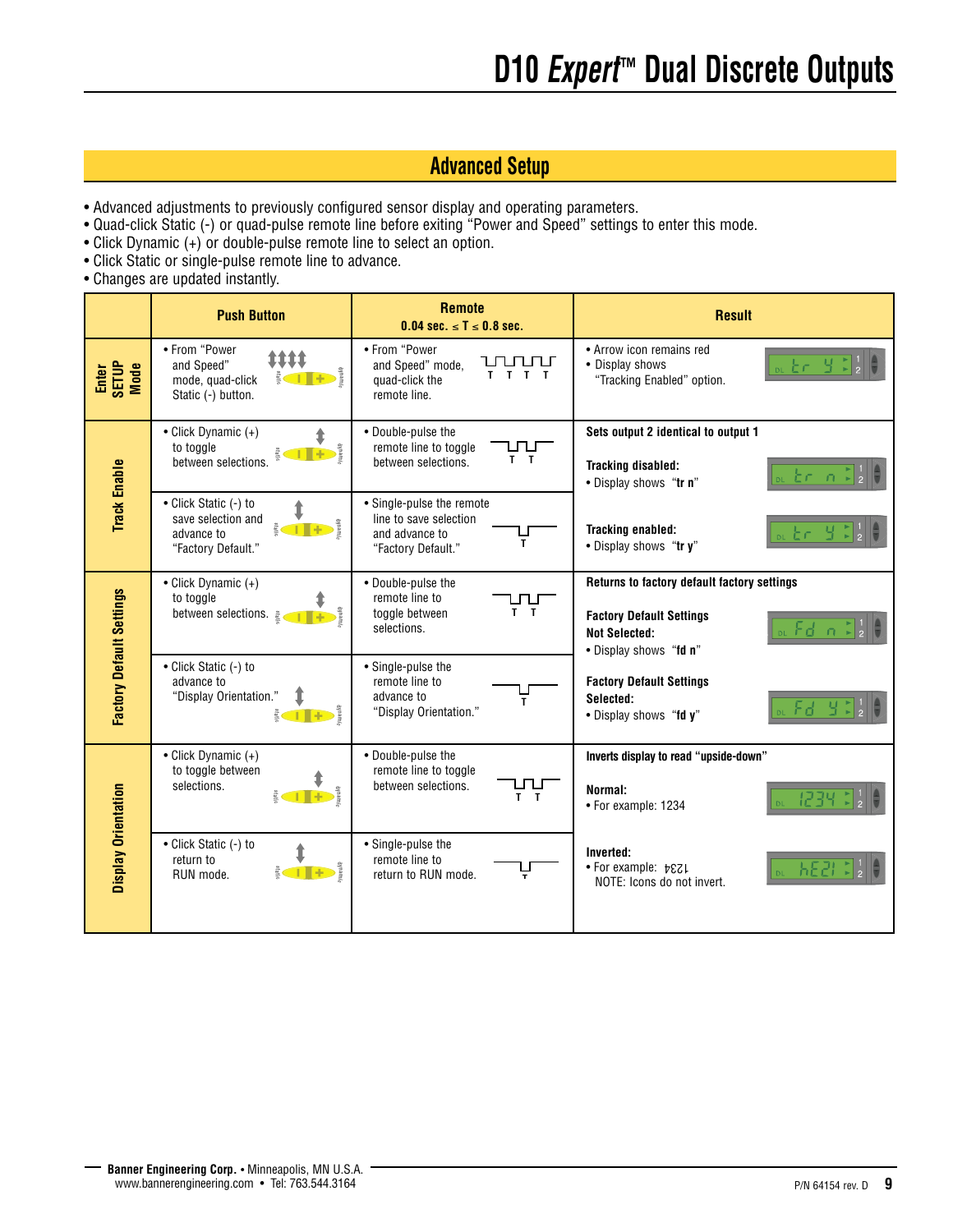# **Self-Diagnostic Error Modes**

In the unlikely event that the setup parameters are lost or become corrupt, the display will continuously scroll: "USEr PSF Error." Reteach the sensor to recover. If the problem persists, contact your Banner representative for further information.

# **Gate Input**

The pink wire is configured as a gate input. When this wire is pulled low (i.e., to the sensor ground), it inhibits the outputs from switching, while all other sensor functions continue to be enabled. This feature is useful for controlling when the outputs are allowed to change states. Gate input function response time is 1 millisecond.

| <b>OPCULLUATIONS</b>               |                                                                                                                                                                                                      |                                                                         |        |  |  |
|------------------------------------|------------------------------------------------------------------------------------------------------------------------------------------------------------------------------------------------------|-------------------------------------------------------------------------|--------|--|--|
| <b>Required Fiber-Optic Cable</b>  | Banner P-Series plastic fibers                                                                                                                                                                       |                                                                         |        |  |  |
| <b>Sensing Beam</b>                | Visible red, 680 nm, or<br>Visible green, 525 nm, depending on model                                                                                                                                 |                                                                         |        |  |  |
| <b>Supply Voltage and Current</b>  |                                                                                                                                                                                                      | 12 to 24V dc (10% maximum ripple) at less than 65 mA, exclusive of load |        |  |  |
| <b>Supply Protection Circuitry</b> | Protected against reverse polarity and transient voltage                                                                                                                                             |                                                                         |        |  |  |
| <b>Output Configuration</b>        | 2 NPN or 2 PNP, depending on model                                                                                                                                                                   |                                                                         |        |  |  |
| <b>Output Rating</b>               | 150 mA maximum load<br>OFF-state leakage current: < 10 µA at 24V dc<br><b>ON-state saturation voltage: NPN</b> < 1.5V at 150 mA load<br>$PNP < 2.5V$ at 150 mA load                                  |                                                                         |        |  |  |
| <b>Output Protection Circuitry</b> |                                                                                                                                                                                                      | Protected against false pulse on power-up and continuous short-circuit  |        |  |  |
| <b>Output Response Time</b>        | Programmable, 50 microseconds, 200 microseconds, 1 millisecond, 2.5 milliseconds<br>NOTE: < 1 second delay on power-up; outputs do not conduct during this time.                                     |                                                                         |        |  |  |
| <b>Adjustments</b>                 | Push-button or remote programming of response time, OFF-delay, light/dark operate, and display                                                                                                       |                                                                         |        |  |  |
| <b>Indicators</b>                  | Four-digit digital display plus LED indicators for active channel, push-button lockout, OFF-delay and<br>light/dark operate selection; 2 yellow output indicators                                    |                                                                         |        |  |  |
| <b>Construction</b>                | Black ABS/polycarbonate alloy (UL94 V-0 rated) housing, clear polycarbonate cover                                                                                                                    |                                                                         |        |  |  |
| <b>Environmental Rating</b>        | NEMA 1, IEC IP50                                                                                                                                                                                     |                                                                         |        |  |  |
| <b>Connections</b>                 | PVC-jacketed 2 m or 9 m (6.5' or 30') 6-wire integral cable or integral 6-pin Pico-style quick-<br>disconnect                                                                                        |                                                                         |        |  |  |
| <b>Operating Conditions</b>        | <b>Temperature:</b> -20 $^{\circ}$ to +55 $^{\circ}$ C (-4 $^{\circ}$ to +131 $^{\circ}$ F)<br>Storage Temperature: -20° to +80°C (-4° to +175°F)<br>Max. Rel. Humidity: 90% @ 50°C (non-condensing) |                                                                         |        |  |  |
|                                    | <b>Number of Devices,</b><br><b>Ambient Temperature</b><br>Load<br><b>Stacked</b><br><b>Specification</b><br><b>Rating</b>                                                                           |                                                                         |        |  |  |
|                                    | 3                                                                                                                                                                                                    | $55^{\circ}$ C                                                          | 150 mA |  |  |
|                                    | $\overline{7}$<br>$50^{\circ}$ C<br>50 mA                                                                                                                                                            |                                                                         |        |  |  |
|                                    | 10<br>45°C<br>50 mA                                                                                                                                                                                  |                                                                         |        |  |  |
| <b>Installation</b>                | 35 mm DIN rail or included mounting bracket                                                                                                                                                          |                                                                         |        |  |  |
| <b>Certifications</b>              | $CE_{0}$ $\mathbb{Z}$                                                                                                                                                                                |                                                                         |        |  |  |

# **Specifications**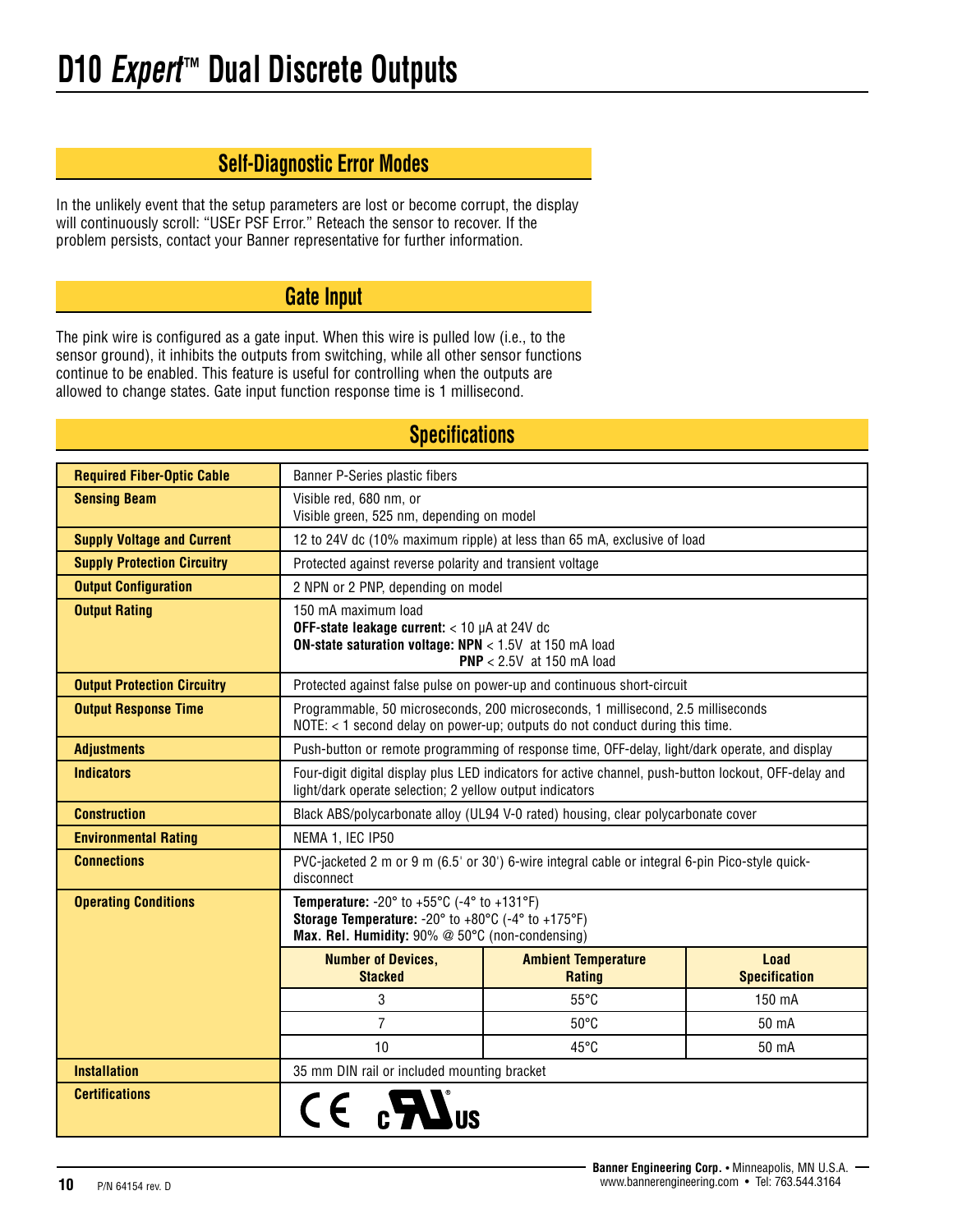